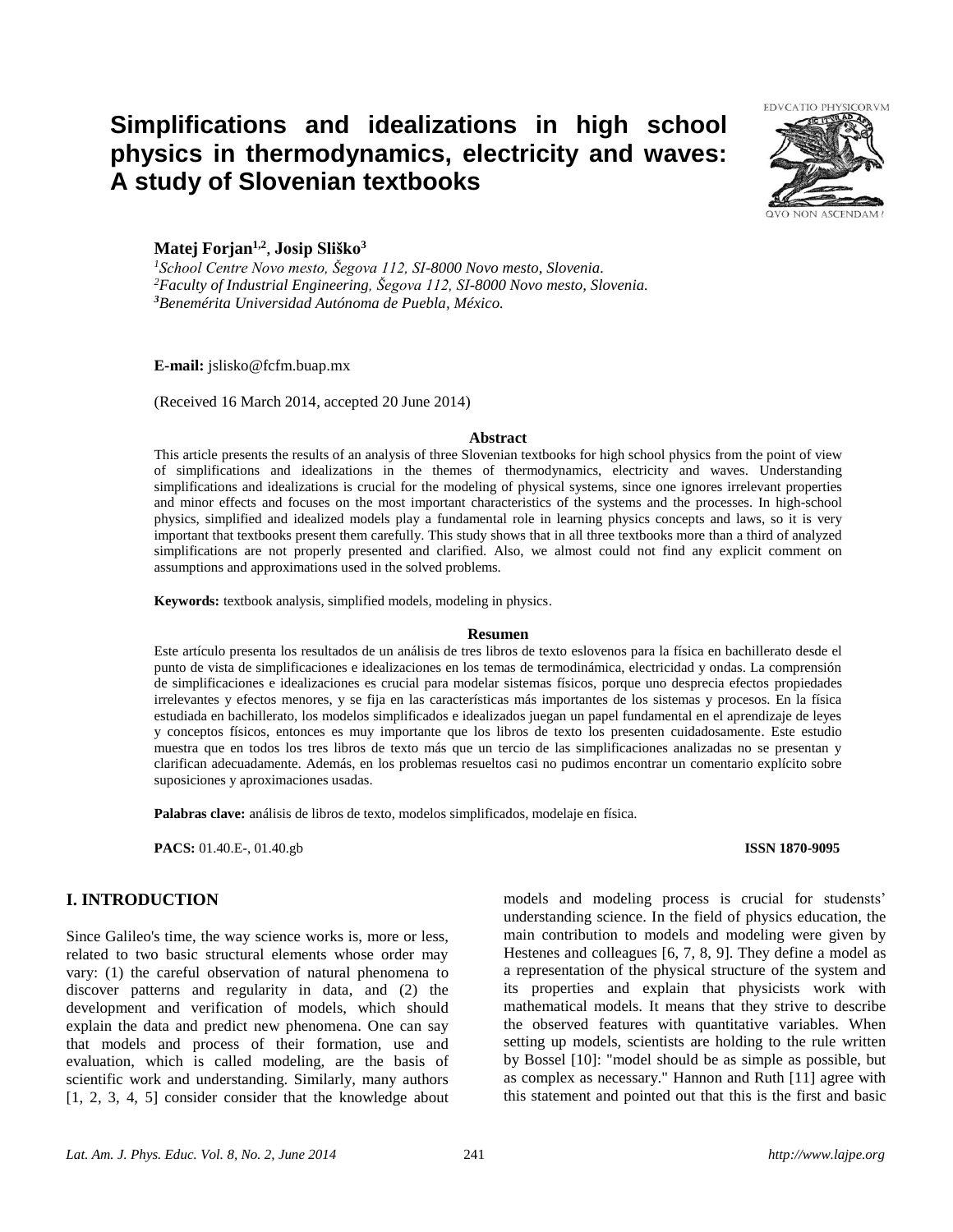#### *Matej Forjan and Josip Sliško*

principle of modeling. One of the key things in the modeling process is that certain characteristics of the phenomenon must be neglected to simplify it to such an extent that it is easier to focus on the most important features of the phenomenon. They introduce a model of a body (for example a particle), a model of an interaction (for example the air resistance is neglected), the system model, which is a combination of previous two models and a model of a process that describes the changes in the physical system. Portides [12] also believes that idealizations and simplifications of the physical system are very important facts that affect the process of building the model. In high school physics we mainly deal with simplified and idealized models, which play an important role in learning physics concepts and their application in everyday situations. Therefore, it is important for students to develop physical intuition about which idealizations should be done to make the theoretical treatment possible and, at the same time, not destroy the main features of physical process or situation. Since textbooks are one of the main factors that affects teaching, it is important that to accurately and clearly present assumptions, simplifications and idealizations of physical systems and the validity of the models that are based on these assumptions.

Since a review of simplification and idealizations in physics textbooks was not made in previous studies, we decided to analyze that aspect in three textbooks of physics, which are widely used in Slovenian high school, paying a special attention on how they introduce eight common simplifications and idealizations in the fields of thermodynamics, electricity and waves. Such a research is sensible because the results of Slovenian students in international evaluation of physics knowledge in the past show that, while the Slovenian students are good at solving routine problems, they have difficulties with tasks that require higher cognitive skills [13, 14]. Given the fact that setting models and understanding the assumptions and idealizations encourages a deeper understanding of physics content, such an analysis may represent a first step in improving the situation.

The structure of the article is as follows: first we present the basic characteristics of high school physics curriculum in Slovenia and analyzed the curriculum from the perspective of models and simplification. Then we compare how the three most commonly used textbooks for high school physics in Slovenia present some of the most common simplifications and idealizations in the fields of thermodynamics, electricity and waves and present the results.

# **II. THE CURRICULUM FOR HIGH SCHOOL PHYSICS IN SLOVENIA**

*Lat. Am. J. Phys. Educ. Vol. 8, No. 2, June 2014* 242 *http://www.lajpe.org* High school in Slovenia (called Gymnasium) carried out a general secondary educational program that prepares students for continuing education in higher education, encourages creativity and develops the knowledge, abilities, skills and other personal qualities necessary for later success

in career and life [15]. In general, high school physics program is one of the obligatory subjects, which can be implemented on the basic level, selection level and "matura" level. The latter one represents the highest level of high school physics, giving a suitable basis for studies in the fields of science and technology [16]. Among the general objectives, there is a goal: "students learn about the nature of physical thinking". This goal is further elaborated in the section on expected achievements of students, where, among others, scientific method for studying of natural phenomena is exposed.

Scientific method is described in detail in the section on didactic recommendations. It says that students should, among other things, use and understand terms model and modeling. Students are also expected to know the main characteristics of scientific method, "which includes the observation of natural phenomena and designing models that best describe the specific phenomena, describing phenomena with mathematical methods and verifying the predictions of these models with a multitude of experiments". Detailed examination of the content objectives that the students should learn shows that between them the word model appears five times.

In three cases it is a physical model (model of the electric DC motor, model of electric generator, model of the camera) and in two cases the conceptual model (the model of a traveling sine wave, the wave model of light), while the content objectives nowhere explicitly mention any mathematical model or the development thereof.

In addition, we were interested in whether the curriculum emphasizes simplification and limitations of mathematical models. We found that in the curriculum of the 454 content objectives there are only three of them that relate directly to the limitations:

- students are aware of the limited validity of Hooke 's law,
- students are aware that the term  $\Delta$ Ep = mg $\Delta$ h has limited validity when moving away from the Earth,
- students know that Ohm's Law does not apply to all conductors.

To these we may add two limitations, which are not explicitly written:

- oscillation of the simple pendulum is sinusoidal, when the amplitude of the oscillation is small compared to the length of the string,
- students know that all bodies fall to the Earth with the same acceleration, regardless of mass, if they are affected by gravity only.

Despite the fact that the curriculum emphasizes models and modeling as an important part of high school physics the students should master, among the content objectives models and simplifications are very little mentioned. This finding is consistent with the findings of Boujaoude [17], who analyzed science curriculum in Lebanon schools. He came to the conclusion that, although in general objectives it is mentioned that students should learn about scientific method, in the content objectives this isn't so obvious.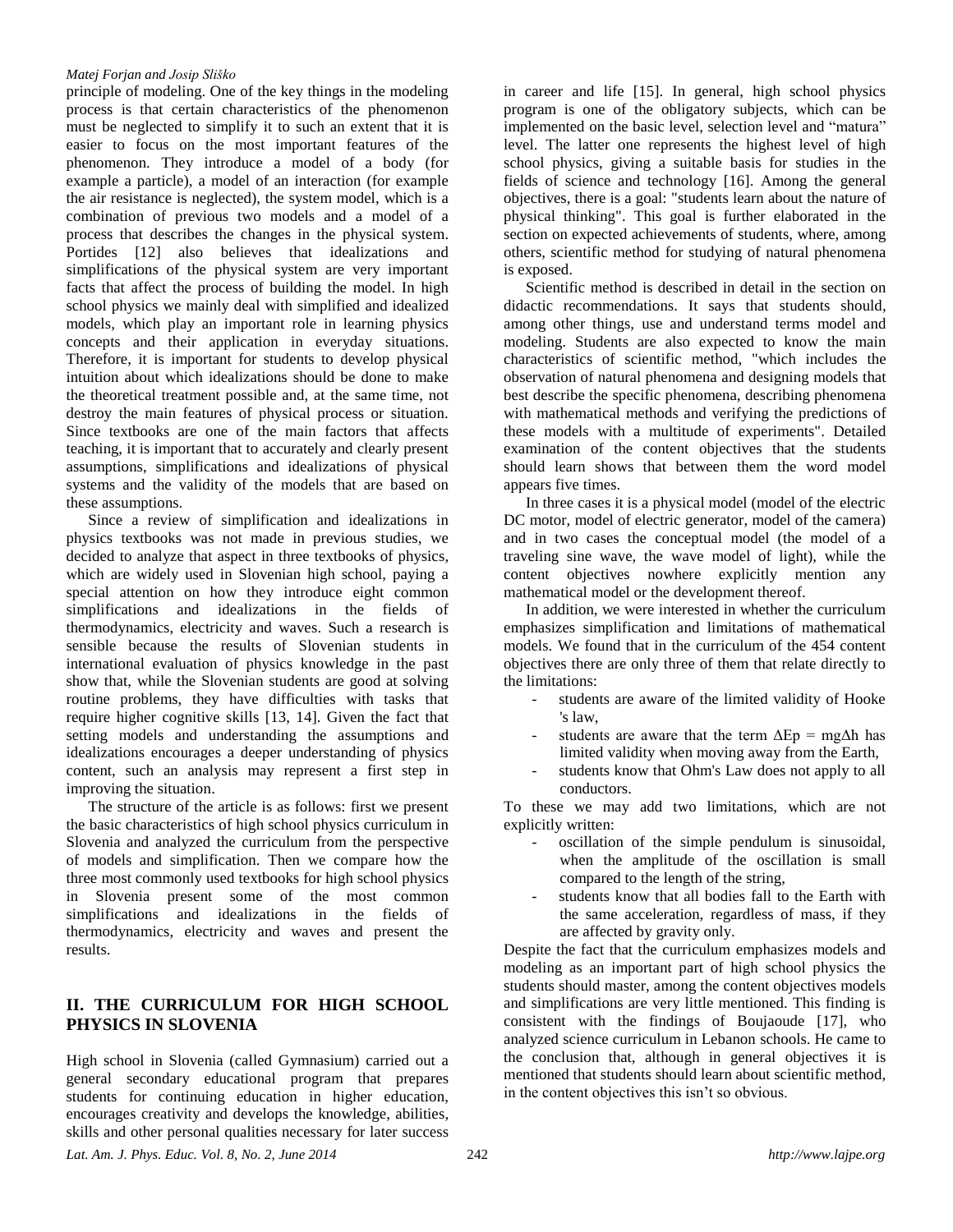# **III. ANALYSIS OF TEXTBOOKS FOR HIGH SCHOOL PHYSICS IN SLOVENIA**

In Slovenia, the official textbooks are confirmed by the Council of Experts for General Education, after ascertaining their conformity with the objectives of the curriculum and their content, didactic and methodical adequacy. Three of the most used official textbooks in Slovenia are presented in Table I.

First editions of textbooks B and C were written before new curriculum for high school physics came into use. Irrespective of the changes in curriculum, the content of two books remained the same over the years and in later editions only minimal changes were made.

In this way, the textbook A is the only one that has been written after the new curriculum came into use. It represents the most modern textbook for high school physics and is equipped with a DVD, which has much additional material for teachers and students.

**TABLE I.** Three of the most used official textbooks for high school physics in Slovenia.

| <b>Textbook</b> | <b>Authors</b>      | Title of the<br>textbook                   | Year of<br>the first<br>edition | Year of the<br>edition of<br>analyzed<br>textbook or<br>the year of<br>the last<br>edition |
|-----------------|---------------------|--------------------------------------------|---------------------------------|--------------------------------------------------------------------------------------------|
| A               | Aleš                | Fizika 1                                   | 2012                            | 2012                                                                                       |
|                 | Mohorič,            | Fizika 2                                   | 2013                            | 2013                                                                                       |
|                 | Vitomir<br>Babič    | Fizika 3                                   | 2014                            | 2014                                                                                       |
| <sub>R</sub>    | Rudolf<br>Kladnik   | Gibanje,<br>sila, snov                     | 1993                            | 2009                                                                                       |
|                 |                     | Energija,<br>toplota,<br>zvok,<br>svetloba | 1994                            | 2009                                                                                       |
|                 |                     | <b>Svet</b><br>elektronov<br>in atomov     | 1995                            | 2010                                                                                       |
| $\mathsf{C}$    | Marjan<br>Hribar in | Mehanika<br>in toplota                     | 2000                            | 2009                                                                                       |
|                 | ostali              | Elektrika,<br>svetloba in<br>snov          | 1997                            | 2011                                                                                       |

In this study, we didn't analyzed DVDs or workbooks or other material, limiting ourselves to textbooks, and examine how an individual textbook emphasizes and clarifies certain simplifications, which we do when dealing with physical phenomena in the fields of thermodynamics, electricity and waves. In doing so, we are focusing on eight simplifications that are often used in the physics domains. They are presented in Table II.

**TABLE II.** Results of review of approximations and idealisations in the fields of thermodynamics, electricity and waves.

| Approximations and                                      | Textbook | Textbook | Textbook |
|---------------------------------------------------------|----------|----------|----------|
| idealisations                                           | А        | B        | C        |
| 1. Ideal gas                                            |          | X        | X        |
| Constant coefficient<br>$2_{1}$<br>of thermal expansion |          |          |          |
| 3. Stationary heat<br>conduction                        |          |          |          |
| 4. Point charge                                         |          |          |          |
| 5. Electric field of the<br>large plate                 |          |          | X        |
| 6. Ideal connection<br>wires                            | X        | X        | X        |
| 7. Plane and circular<br>waves                          | X        | X        |          |
| Thin lenses<br>8.                                       | X        |          |          |

#### **A. Ideal gas**

In thermodynamics, the concept of an ideal gas is very important because the equation of state of an ideal gas can be theoretically derived. Despite the fact that the equation of state is valid only for dilute gases and very low pressures, under a mentioned conditions it represents a good approximation for real gases too.

Textbook A explains that we speak about the ideal gas when the forces between the molecules are completely negligible and the molecules can be considered as particles and that this assumption is a valid for rare gases at high temperatures. Out of the four solved exercises in the book, in two cases the ideal gas is mentioned while in two cases treated gas is air but the assumption that it can be modeled as an ideal gas is not mentioned.

Textbook B defines the ideal gas like a textbook A but it does not describe the conditions under which real gas can be treated as ideal and also there is no consideration about the range of validity of the gas equation. From the field of the gas equation, we can find six solved problems in which the assumption about an ideal gas is nowhere mentioned. As the limited validity of the ideal gas equation is nowhere mentioned, students can get a feeling that is always applicable. This wrong idea can be further induced by some unsolved problems in which we can find such an absurd statements that the pressure is 970 bar! With such a high pressures, the results of the ideal gas equation are no more consistent with the experiment, but in the textbook the equation is still used without any further comment.

Textbook C derives ideal gas equation and explains that at the atmospheric pressure and room temperature almost all gases can be considered as ideal. However between the unsolved examples appear tasks in which for example the gas temperatures are -43°C and 100 ° C and pressure is 7.5 bar. These values are far away from the normal air pressure and ambient temperature.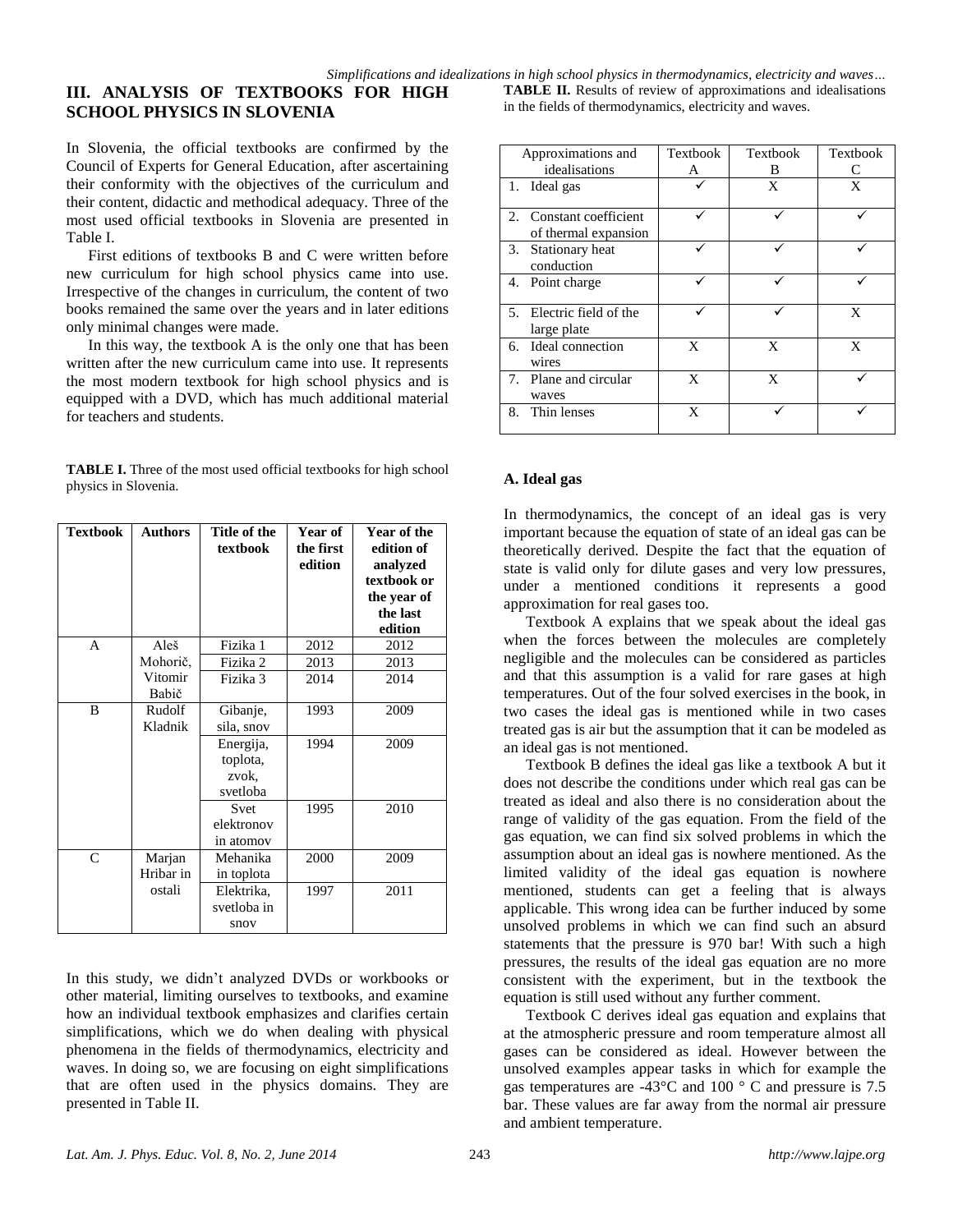#### *Matej Forjan and Josip Sliško* **B. Constant coefficient of thermal expansion**

In thermal expansion of solids the elongation *dl* is proportional to the initial length *l* and the temperature difference  $\Delta T$  which leads to the equation  $dl = \alpha dT$ . This linear approximation is useful, if the temperature difference is small enough. At higher temperature differences, we need to consider yet another term in the Taylor series or write that we will make estimation or that we will calculate with the average coefficient of thermal expansion.

Textbook A, in the case of the thermal expansion of the solids, says that the temperature coefficient of linear expansion may vary slightly with temperature. It presents three solved problems and in all three problems expresses written assumptions: once the temperature coefficient of linear expansion is assumed constant, once it is calculated with average value and in third problem it is written that is an estimate of elongation.

Textbook B, after exposing the basic relationship between the relative elongation and change of temperature, mentions only that the temperature coefficient of linear expansion must be measured for each temperature interval separately. In three solved problems, it is not clear that this is an estimate or the average temperature coefficient of linear expansion.

In the unsolved problems at the end of chapters, there is no assumption mentioned, but, nevertheless, one of the problems involves a temperature change of 500 K.

The textbook C presents equation for thermal expansion and mentions that the detailed data for the temperature coefficient of linear expansion can be found in the reference books from which we can learn that it is temperature dependent. In this textbook there are no solved problems, but, at the end of the corresponding chapter, there are seven unsolved problems with no mentioned assumptions. Interestingly, this textbook also points out that the equation for linear expansion is valid only if the temperature changes are not too large, but, nevertheless, in unsolved problems the change in temperature of 200 K occurs.

# **C. Stationary heat conduction**

The law of heat conduction  $P = -\lambda S \Delta T / x$  is in this form useful only for stationary conditions and for conduction through evenly thick layers and walls. Textbook A tells us that the expression for the conduction rate can be used if temperatures aren't changing and thus for short time intervals, for bodies with high heat capacity or for the bodies which are at constant temperatures. It also comments in detail that otherwise time interval should be divided into shorter intervals at which the temperature does not change significantly and then we calculate conduction rate for a short time interval with a mean temperature difference. Whole transferred heat is then calculated by summing the contributions from shorter time intervals. In only one solved problem assumptions are not needed, while in five unsolved problems it is pointed out three times that it is a stationary situation and twice an explicit statement that the temperatures are constant is written down.

Textbook B clarifies, from the start, the distinction between the non-stationary and stationary distribution of temperature, commenting that the conduction rate in generally varies with time, since it depends on the temperature differences in the material which are decreasing with the conduction of heat. For stationary conditions, it writes an equation for conduction rate and later considers non-stationary situations. In all three solved and five unsolved problems it states clear that the temperatures are constant.

Textbook C defines the conduction rate and comments that, in the case of variable conduction rate, the term in the equation represents an average conduction rate. It mentions that the steady state occur when the temperatures of the materials do not change and it writes down equation for conduction rate for the stationary case. In this textbook equation of the conduction rate is used in one solved problem in which it states that the temperatures are constant.

### **D. Point charge**

Coulomb's law quantifies the force between charged particles or point charges, which have a certain mass while their size is neglected. Similarly as with a model of the particle, the model of a point charge is useful in cases when the distance between the bodies is much greater than their dimensions.

Textbook A tells students that the Coulomb's law applies only to point charges, while, in the case of the extended bodies, the corrections must be taken into account. Later case is treated on the added DVD.

Despite of that, in three unsolved tasks at the end of chapter, it uses the words "small balls" but there is nowhere an suggestion that these balls can be modeled as a point charge.

The textbook B describes that the Coulomb's law was experimentally determined with help of charged spheres and that *r* in the equation is the distance of their centers. Then it writes down the clarification that if the charge is not uniformly distributed on the spherical body, the bodies must be sufficiently small compared to the distances between them. Nevertheless, between the unsolved tasks we can also found an example of a large storm cloud, where nowhere states it to be spherical or that an estimate is made.

Textbook C describes the Coulomb's law applies to balls only if the charge on them is evenly distributed and that this is the case when the distance between the balls is large compared to the diameter of the spheres. The force is then such as there were point charges in the centers of the spheres. In unsolved tasks it sticks to this definition because in nine out of ten tasks the involved body is described as a ball.

# **E. Electric field of the large plate**

When dealing with electric fields, in addition to the electric field of the point charges, we usually discuss electric field in the vicinity of an infinite large plate. We define such a field as homogeneous and write down the equation for calculation of the strength of this field. Of course, no real plate is

*Lat. Am. J. Phys. Educ. Vol. 8, No. 2, June 2014* 244 *http://www.lajpe.org*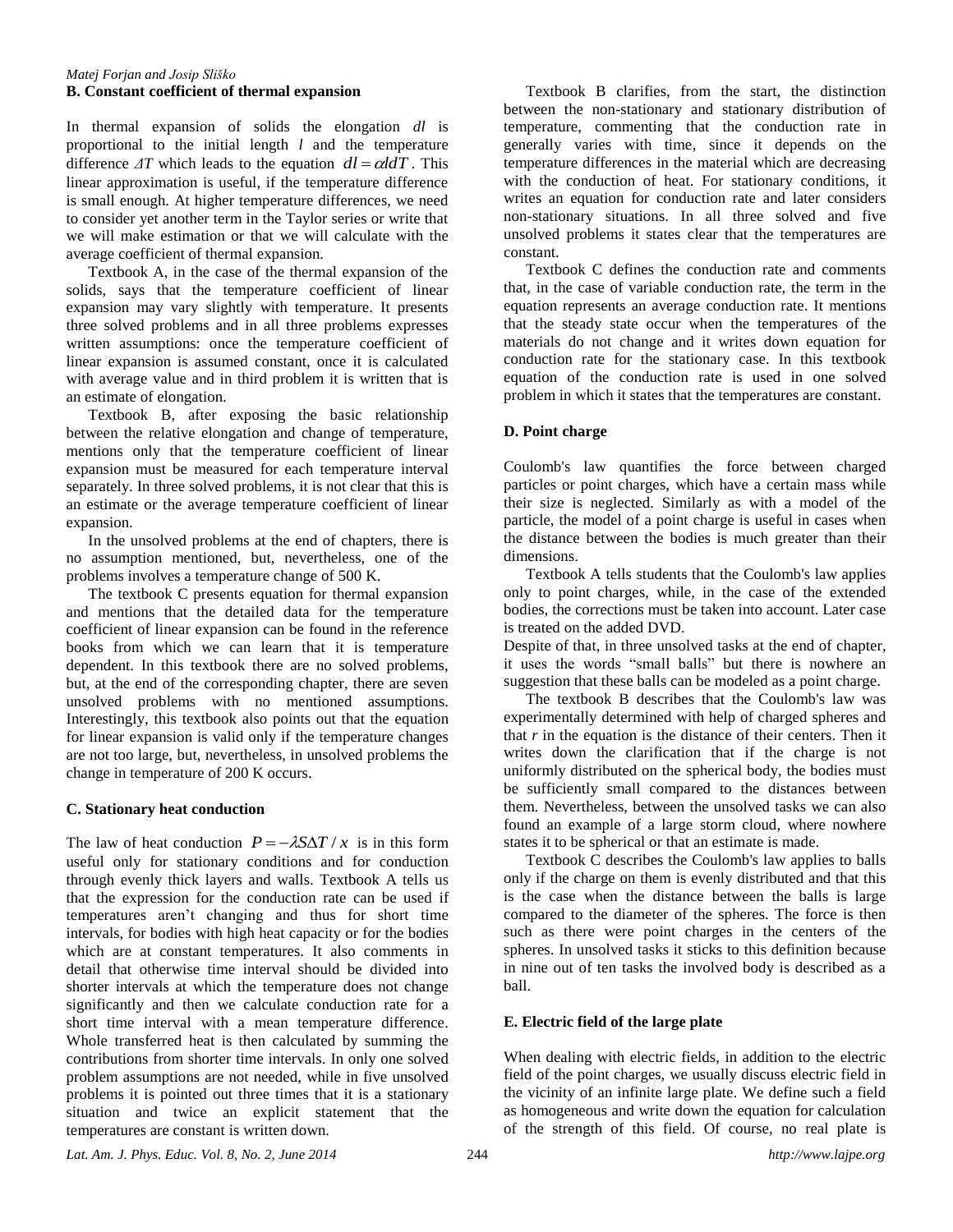infinitely large but can be regarded as infinite if the distance of the considered point from the plate is much smaller than its distance from the edge of the plate where the field isn't homogeneous anymore.

In this respect, the textbook A claims that experiments show the field near the middle of a large flat panel is homogeneous and generalizes that, if the plate is infinite, the field is homogeneous over the whole area around the plate. In deriving out the equation for the capacity of the capacitor, the textbook says that the field between the plates is homogenous and that electric field is equal to zero in the exterior of the capacitor. Once again, it is emphasized that this only applies to an infinite large plates. If the plates aren't infinite, the field is homogeneous only in the central part of the interior of the condenser and is increasingly inhomogeneous toward the edges and extends to the outside of the condenser. Among unsolved examples it uses the terms "large wall" and "large plate" and in one of the tasks writes explicit assumption that the edge effect is neglected.

In the textbook B, we find out that one can apply the equation for the electric field between the plates in the ideal case when the plates are evenly electrified and infinitely large. Actually, the panels have finite size and only inside them and away from the edges the field is approximately the same as between the plates of infinite size. One can we make such and assumption if the plates are close to each other and their spacing is small compared to their transverse dimensions. In both solved examples this assumptions aren't mentioned. In two unsolved tasks refers only to a plate or a wall and in the third one it mentions "a very large plate."

The textbook C displays pictures of electric fields and writes down that the electric field between the capacitor plates is constant in its direction and size. Before introducing the expression for the magnitude of the electric field, it speaks about the electric field between the extended plates but one can find no record about the validity of the equation. When deriving the formula for capacity of the parallel plate condenser, it is assumed that the spacing between the plates is small compared to the dimension of the plates. Then one can suppose that the charge density on the plates is constant and it is proportional to the magnitude of the electric field around the plate. In unsolved problems, the textbook holds the assumptions about the small spacing between the plates.

#### **F. Ideal connection wires**

When dealing with electrical circuits, we normally assume ideal wires that have no resistance, which means that there is no voltage drop on them. This assumption is valid when the resistance of the wires is much smaller than the resistance of the resistors. If this assumption is not highlighted sufficiently clear the students, they can become confused when dealing with transmission of electrical energy, where one is calculating the losses that arise precisely because of the resistance of the wires.

In the textbook A, we found only the comment that ideal wires conduct current which does no work on them. Unlike these, the real wires do receive some electrical work. In the solved and unsolved tasks, it is nowhere mentioned that the

resistance of the wires can be ignored or that ideal wires are assumed.

The textbooks B and C, while treating electrical currents, nowhere mention ideal wires or the possibility of negligible resistance.

#### **G. Plane and circular waves**

Plane wave is approximation that is used far from its source in a limited part of space in the selected direction. If there is no absorption, the intensity of the plane wave does not change. Although there are no ideal plane waves in nature, a lot of waves that are of practical interest, can be modeled as a plane wave. Circular waves result from a circular source or from a source that is small compared to the wavelength. Intensity of the circular wave decreases with the square of the distance from the source.

The textbook A describes that the plane wave travels in one direction perpendicular to the line and circular which comes from the particle spreads in all directions radially outwards. The textbook does not clarify when one can use an approximation of plane or circular wave. In one unsolved task, it is explicitly stated that a source emits a spherical wave that spreads in all directions equally and it also mentions the assumption that in the matter the waves are not absorbed.

The textbook B defines that the waves are plane, if the wave lines are straight and parallel. It also states that such a wave occurs when the source is long and straight. Wave lines of circular waves are concentric circles which origin from a common center where the source of circular waves is. This should send waves equally in all directions equally. The textbook suggests that usually source of the wave is not long and straight nor is it point source or circular source but far from the source (compared with the size of the source) all waves are circular. There are no solved exercises in the textbook B on plane and circular waves. In three unsolved problems, the type of wave isn't mentioned.

Textbook C indicates that the circular wave is obtained if the source is circular. If one touches the surface with a small board, the waves near it are plane. Even a small part of the circular wave can be treated as plane in a large distance from the source. There is only one unsolved tasks on this topic. In calculating the intensity, the approximation of the small source is not assumed and, despite of that, the equation for the intensity around a point-like source is used.

#### **H. Thin lenses**

Thin lenses are those whose thickness is much smaller compared to the focal length and distances of objects and images. It is assumed that refractions in thin lenses occur in the plane of the lens and that all the distances are measured from this plane. The assumption of thin lenses is fairly good for most practical cases and together, with the assumption one analyzes rays which are near the optical axis, it makes it easy to deal with geometrical optics in high school.

The textbook A claims that it searches for the image formation with a thin converging lens and that the derivation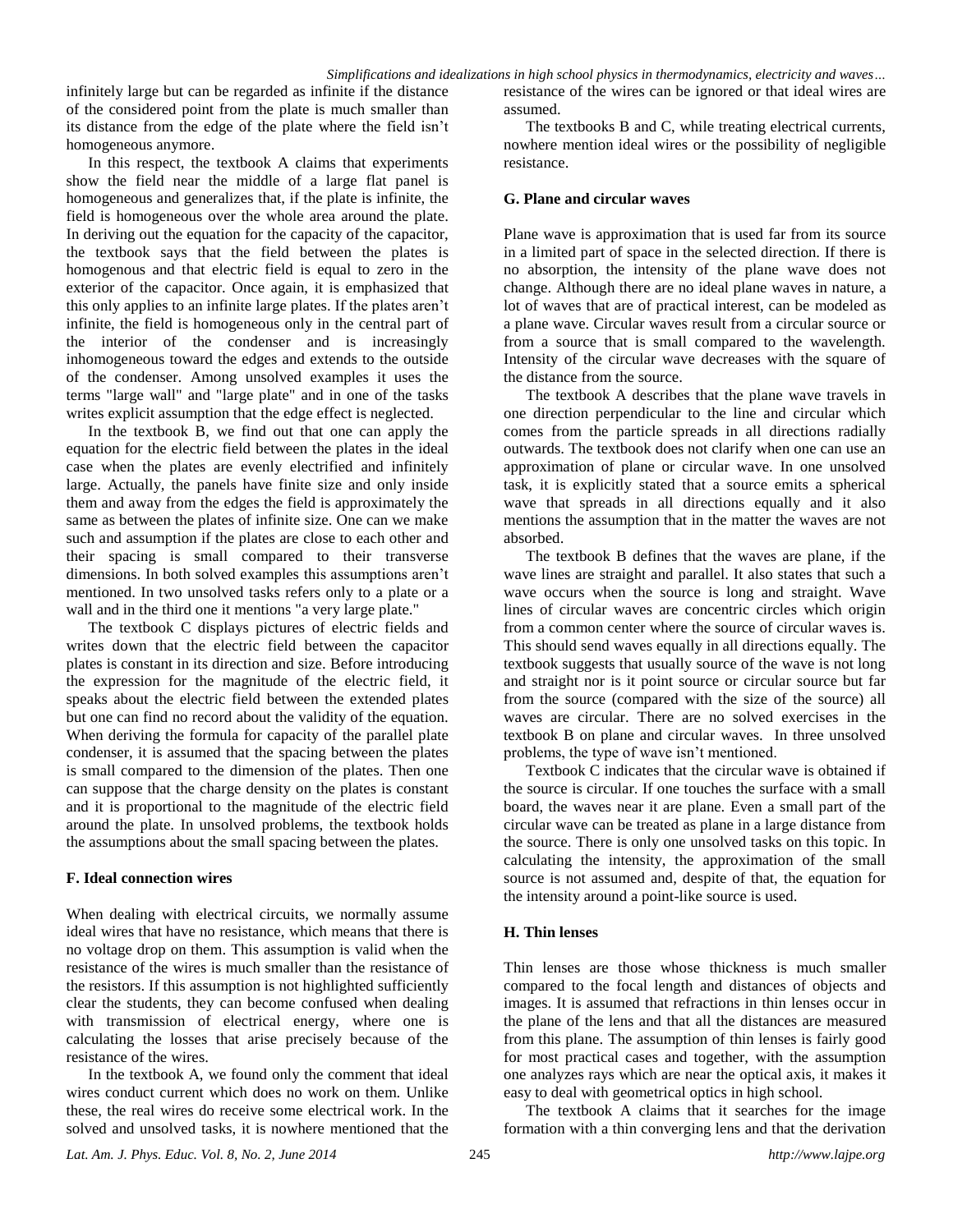#### *Matej Forjan and Josip Sliško*

is valid only for rays which are near the optical axis, Nevertheless, the idea and validity of a thin lens approximation is nowhere explained. In two solved and twelve unsolved problems, the thin lens approximation isn't anywhere mentioned.

The textbook B clearly defines the assumption that the lenses are thin and strongly flattened and that the thickness is small compared to the radius of curvature of the two interfaces or the distances to objects or images. Then it says that one obtains a clear and correct image of the object only if the rays are passing almost vertically through the central portion of the lens, so that the beams enclose small angles with the optical axis of the lens. The object must be small and must be located in the immediate vicinity of the optical axis. Since these conditions are often not met, the image formation with the lenses gives the incorrect image of the object. Then, the textbook makes the clarification that this error will be ignored. In the solved and unsolved tasks assumptions of thin lenses is not mentioned.

The textbook C defines a thin lens as such where the distance between the apices is small compared with the diameter of the lens and then makes the derivation of a thin lens equation. In the derivation of the equation, it indicates the assumption that the rays are close to the optical axis and that their deviation is small. In none of the six unsolved it uses the assumption of thin lenses.

# **IV. CONCLUSIONS**

This review of some of the most common simplification and idealizations in the fields of thermodynamics, electricity and waves in Slovenian high school textbooks indicates that all three of the commonly used textbooks in roughly equal measure present and explain certain approximations and idealizations, which one assumes when dealing with physical examples of the above-mentioned fields. However, a detailed analysis shows that there are significant differences between the textbooks.

In the field of thermodynamics textbook A very carefully and logically presents the three analyzed approximations and it uses them in solved examples so that students can see a practical example of using these simplifications. Textbooks B and C clarify which molecular properties are neglected in the model of an ideal gas, but they tell students nothing about what conditions must be satisfied that this model can be used and they said nothing about the limited validity of the ideal gas equation. But in solved tasks the ideal gas equation is used, even in cases in which appearing thermodynamic quantities of a gas make no sense (gas density of 1.5 kg /l). Because of that, students do not develop the understanding of models and improving them when one encounters examples where the model results are no longer consistent with the experiment.

The second and third simplification of the field of thermodynamics are correctly presented in both textbooks, but the solved tasks on thermal expansion neither use the written assumptions nor they explain why they act in

contrary to what they write down in the definition of the coefficient of linear thermal expansion and use a large temperature ranges in solved and unsolved tasks.

In analysis on the idealizations in the field of electricity and wave, the textbook C deviates from the other two because in this textbook there are no solved examples. While both the assumptions from the field of waves and a point charge model are clearly described, this textbook does not sufficiently precisely define when a plate can be considered as infinite. Textbooks A and B well describe both assumptions from the field of electrostatics, but the textbook B, in some solved tasks, doesn't take into account the defined assumptions. It is also an interesting fact that none of the three textbooks presents the model of ideal wires, while all three define specific electrical resistance and they calculate the resistance of different wires. If we want our students to develop a sense of precision and exactness, then in this issue we must said them that all wires have some electrical resistance but, in some cases, it doesn't need to be taken into account.

The textbook A, for none of the analyzed assumptions in the field of the wave, doesn't define them with sufficient clarity or mentions their validity range. Similarly, the textbook B defines well the concepts of plane and circular wave, but doesn't describe under which conditions some waves can be treated as one or the other.

The assumption of thin lenses is, in the textbook B, explained in great detail, but it is no longer mentioned in solved tasks.

In the review of solved tasks that were related to analyzed idealizations and simplifications, we have found that they contain almost no explicitly written simplifications, so we expanded the analysis and review of solved tasks on the whole fields of thermodynamics, electricity and waves.

In the textbook C, the solved examples are only in chapters on thermodynamics. There are fourteen of them and explicit assumptions are written in two cases.

The textbook A contains 101 solved tasks in the fields of thermodynamics, electricity and wave and explicit assumptions were found in nine cases, while in the textbook B we found them in seven cases (of 86). The results show that, while textbooks, in most cases, correctly present simplifications in the text, the simplifications are, in a much lesser extent, suggested to the students in solved examples, giving them a sense their importance for analyzing and solving problems in physics.

Since, according to Romer [18], "modern science would not have started if Galileo and Newton insisted on exact description of falling bodies and circulating planets" and should not made simplifications, it is important to help students that they already in high school physics develop a sense for making reasonable approximations and idealizations.

An interesting study on this topic would be to what extent this sense is developed by solving computational tasks which are usually practiced in traditional physics course.